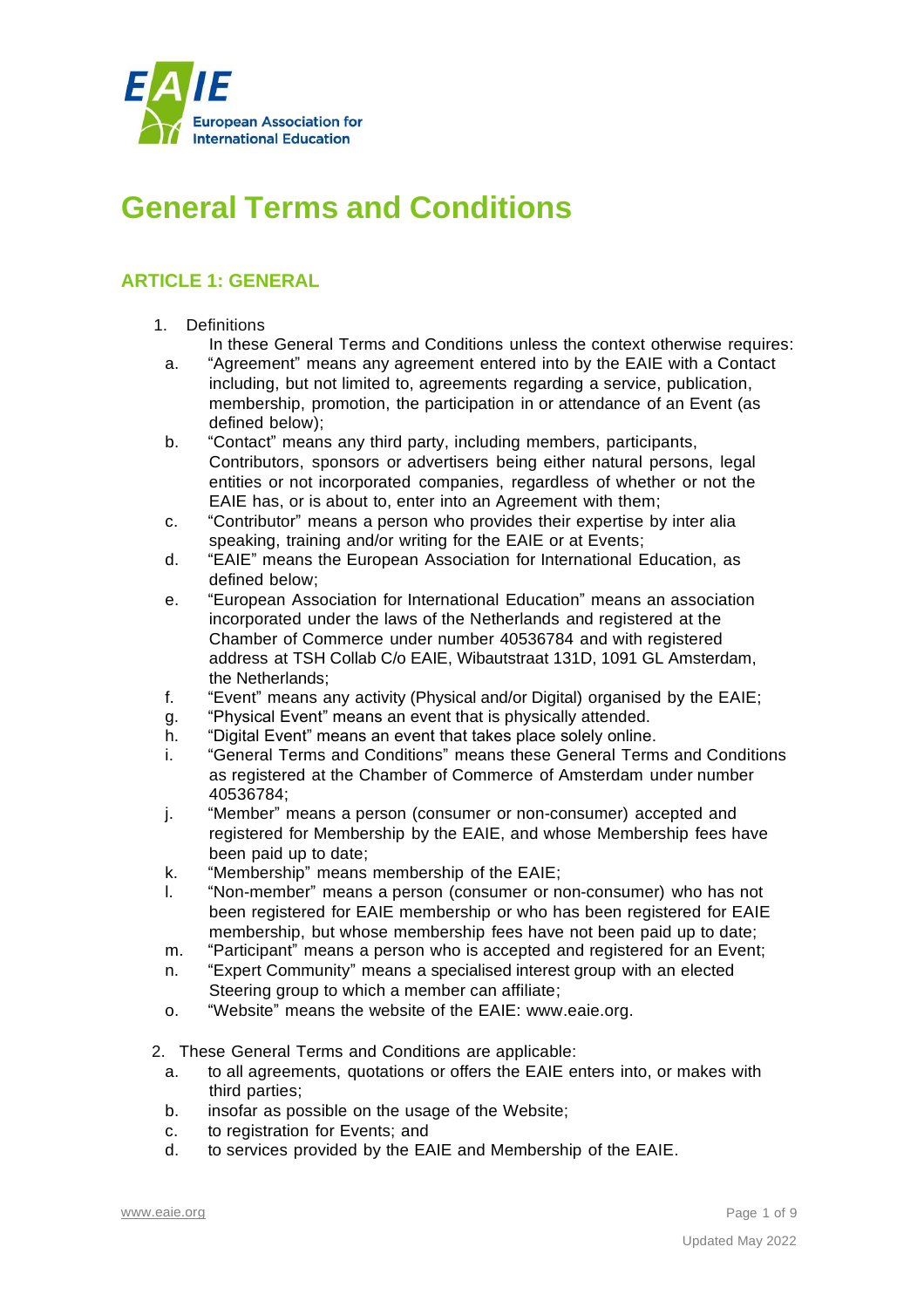

- 3. Any terms and conditions of third parties shall remain applicable insofar as they are not in conflict with these General Terms and Conditions and if the EAIE has explicitly agreed that such third party terms and conditions are applicable. If and when the provisions in the terms and conditions specified by third parties deviate from the provisions laid down in these General Terms and Conditions of the EAIE, the provisions in these General Terms and Conditions shall be binding.
- 4. If there is a conflict or inconsistency between any provision of these General Terms and Conditions and the content of any Agreement entered into by the EAIE, it is at the EAIE's sole discretion to determine if the provisions of these General Terms and Conditions will prevail or those of the Agreement to the extent required to resolve such conflict or inconsistency.
- 5. The EAIE reserves the right to change any of its General Terms and Conditions at any time and without notice.

## **ARTICLE 2: MEMBERSHIP OF EAIE**

- 1. Any Contact interested in the aim of the EAIE may apply for Membership. The EAIE is authorised to accept applications for Membership.
- 2. In accordance with its bylaws and articles of association, the EAIE reserves the right to refuse Membership to a Contact, if the EAIE deems it to be contrary to the interest of the EAIE or its Members to accept the application for Membership.
- 3. The Membership is individual and not institutional.
- 4. Membership runs from 01 January until 31 December. The fee payable for a Membership will be calculated per calendar year (01 January to 31 December of any year) and will be a fixed yearly payable amount, meaning that notwithstanding the fact that a Membership can start at any moment during a calendar year the fee payable will be the same as for a whole calendar year. The Membership fees may be altered from year to year at the sole discretion of the EAIE.
- 5. A Member is granted certain benefits.
- 6. Any benefit granted to a Member is a strictly personal license to use the benefit during the term of the Membership. Meaning this license is non-transferable, exclusive, revocable and with no right to grant a sub-license.
- 7. Member benefits which can only be accessed by using a code, key or other personal identification token, are provided to a Member for personal use only. Meaning a Member shall at all times refrain from making the aforementioned tool available (actively or passively) in any way to a Non-member. Furthermore a Member shall store, use and dispose of the tool with due care and attention. A Member is fully responsible and liable to the EAIE for any loss or damages resulting from the misuse and/or loss of the tool.
- 8. The EAIE reserves the right to alter, reduce, stop, terminate, end or make a Member cease the use of a Member benefit at any time and at the EAIE's sole discretion.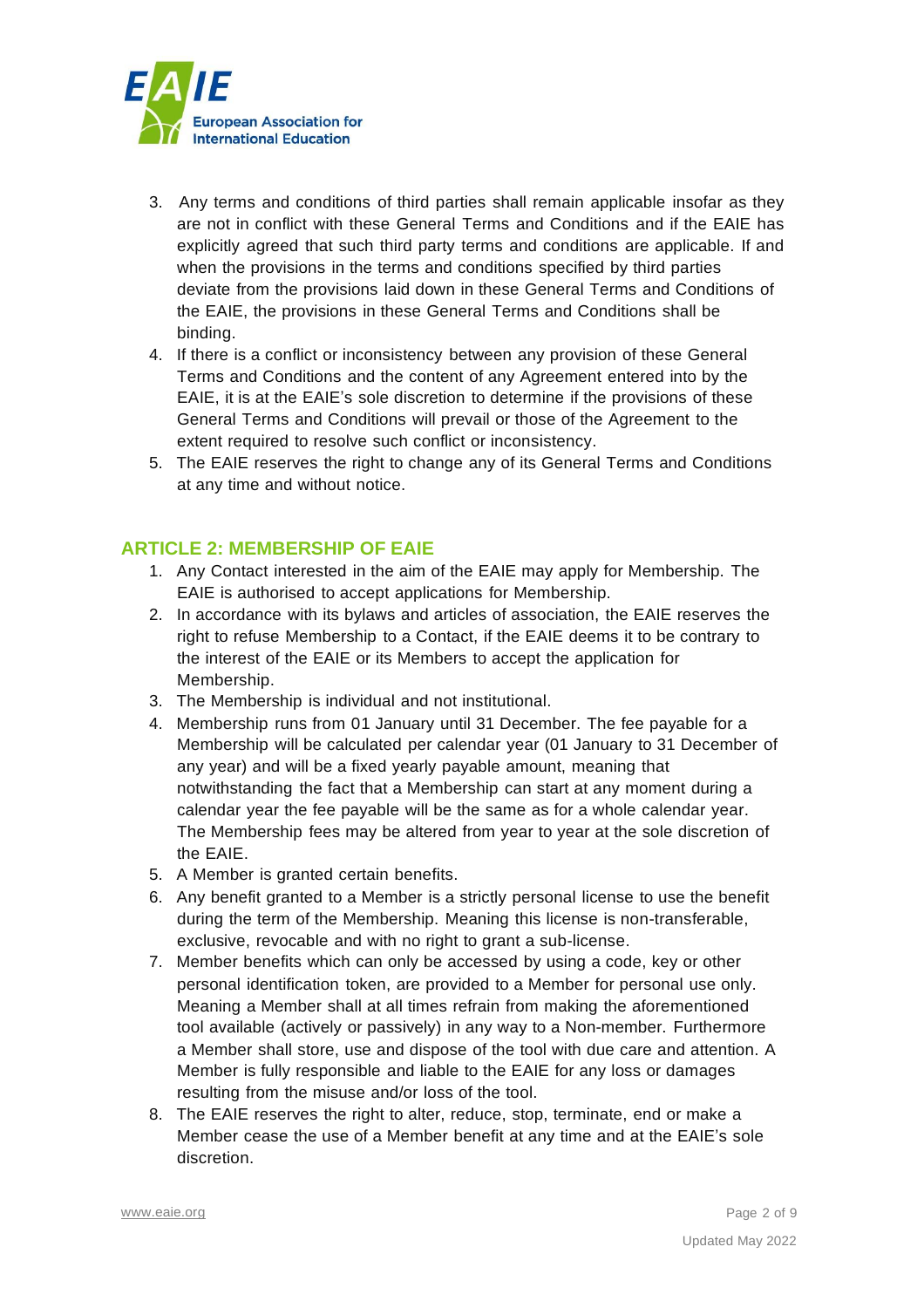

- 9. If the Membership is terminated for any reason whatsoever, the license and right to use any Member benefit is terminated immediately. To the extent possible, any items provided to a Member in order to make the Member benefit available must be returned to the EAIE for the account and risk of the (former) Member.
- 10. The EAIE is not liable or responsible for activities, decisions and/or information provided by, and/or omissions of the Expert Communities.

## **ARTICLE 3: EVENTS**

- 1. The EAIE organises Events in which Contacts may participate.
- 2. Registration for an Event has to be done in the manner organised by the EAIE. The registration for an Event is completed once the EAIE confirms the registration in writing, at which point an Agreement is deemed to be concluded. The EAIE has the right to refuse that a Contact be registered for and/or attend an Event.
- 3. All registrations for Events are done online through the Website. Online payment is required at the same time as online registration for all Events. Under special circumstances where online registration is deemed by the EAIE not to be possible, an invoice will be issued with respect to the Event and must be paid immediately. If payment of the outstanding sum (including administrative costs and interest, if charged) is not made immediately and still not after the lapse of a subsequent payment period set by the EAIE in an email, the EAIE has the right to charge for any judicial and/or extra-judicial costs incurred.
- 4. Participation in any Event organised by the EAIE is at the risk of the Contact. The EAIE is not responsible or liable for damages, of any nature whatsoever, caused to a Contact during an Event or travelling to or/from an Event.
- 5. A Contact participating in an Event, in any way whatsoever, acknowledges that the obligation of the EAIE to organise the Event is not an obligation to achieve any result for the Contact. Subject to other clauses of these General Terms and Conditions, the obligations of the EAIE with respect to a Contact is limited to the responsibility to register and inform the Contact of the Event and registration for the Event.
- 6. The EAIE reserves the right to alter or cancel, without prior notice, any of the arrangements relating directly or indirectly to an Event, for any circumstances beyond the EAIE's reasonable control. This includes the cancellation of an Event itself. A virtual alternative will be offered for the Annual Conference. The EAIE will not accept liability for any losses and/or damages registered participants may suffer on account of any alteration or cancellation.
- 7. Participants must arrange adequate travel, personal liability and health insurance prior to an Event.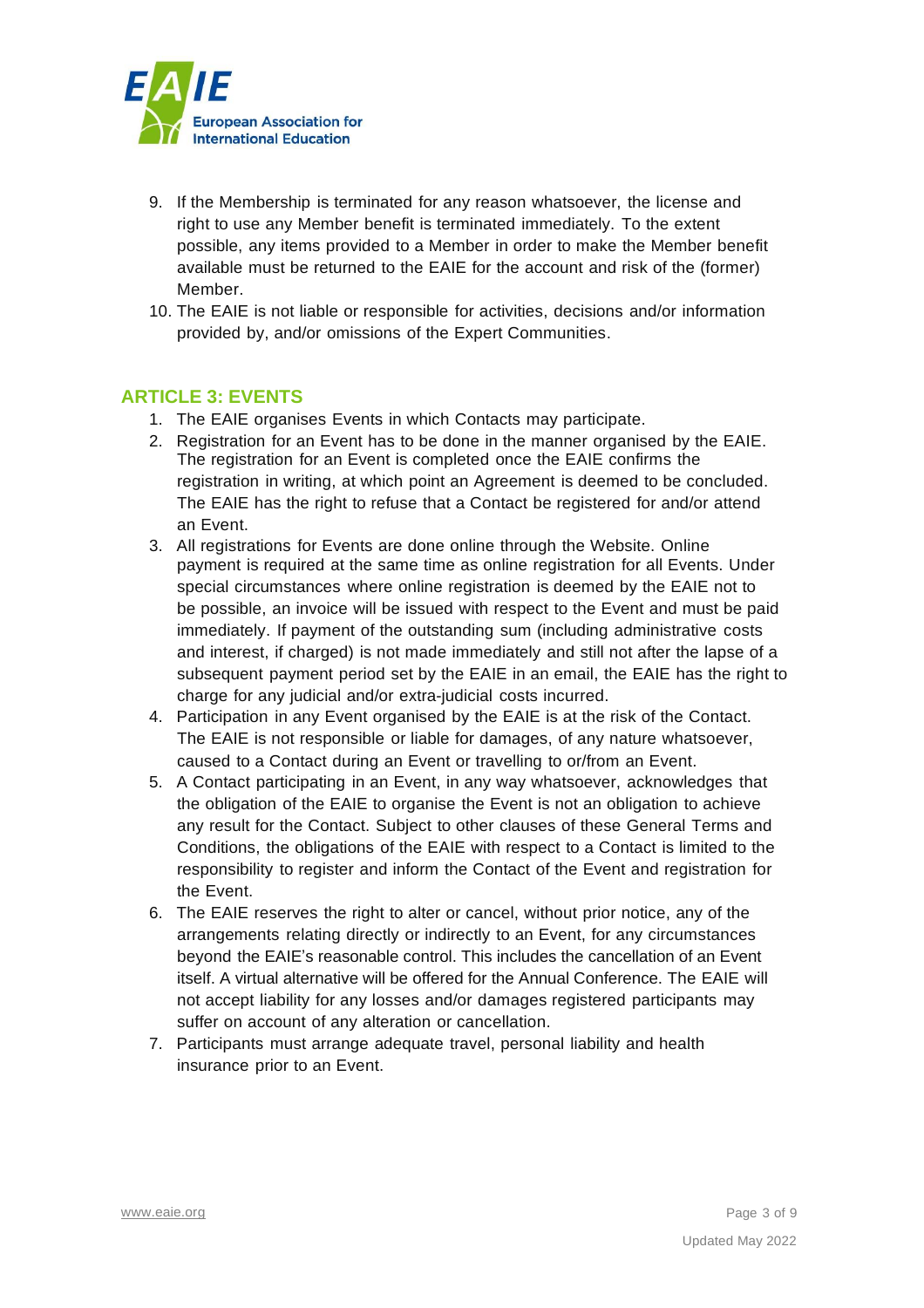

- 8. Registered Participants of a Physical Event can cancel their participation free of charge up until 7 weeks before the start of an Event (hereinafter referred to as the "Cancellation Deadline").
- 9. Participants of a Physical Event who cancel their participation after the Cancellation Deadline but before the Registration Deadline (as defined below), will be charged a cancellation fee of 50% of the general participation fee regardless of whether payment has been received or not. Fees for additional activities such as networking events will not be refunded.
- 10. Participants of a Physical Event who cancel their participation less than 3 weeks before the start of the Event (hereinafter referred to as the "Registration Deadline") or who do not show up at the Event, will be charged the full fee.
- 11. Participants of a Digital Event are bound by the cancellation policy of the individual Digital Event set out on the Website. Policies may vary per event.
- 12. No exceptions to the cancellation policy as set out herein will be made in the event that a Participant's visa application is declined.
- 13. If, at the sole discretion of the EAIE, an Event does not receive a sufficient number of Participants, the EAIE may, at its sole discretion, decide to cancel the Event. The EAIE will do this by notifying registered Participants of the Event in writing by sending an email to the email address as provided by them, no later than 6 weeks before the start of the Event. All registered Participants will receive a full refund of any registration fees paid. The EAIE cannot be held liable for any other costs incurred by Participants such as flight tickets.
- 14. The EAIE reserves the right to expel a Participant from further participation in an Event should the EAIE, at its sole discretion, deem the Participant's behaviour inappropriate, disruptive or offensive to other Participants, Contributors or the employees of the EAIE in any way whatsoever. No refund of the participation fee will be given to a Participant should they be expelled from an Event.
- 15. Obtaining a visa and all the associated costs is the sole responsibility of the Participant. The EAIE cannot assist in the visa application process other than to offer a Participant a so-called "Letter of Invitation". It is at the EAIE's sole discretion to decide whether or not to offer such a letter. If the EAIE provides a "Letter of Invitation" this does not imply any responsibility, liability or sponsorship by the EAIE for the Participant. The Participant must refrain from any action or behaviour suggesting that the EAIE is or will be responsible and/or liable for and/or sponsoring the Participant.
- 16. The EAIE reserves the right to hire or contract third parties to co-organise or organise (parts of) an Event. The possibility exists that the general terms and conditions of such third parties may also be applicable to the Agreement with a Contact attending such Event.
- 17. Besides the content of these General Terms and Conditions, all information, guidelines, policies and rules as provided on the Website concerning Events is applicable to Events and to a Contact participating in an Event.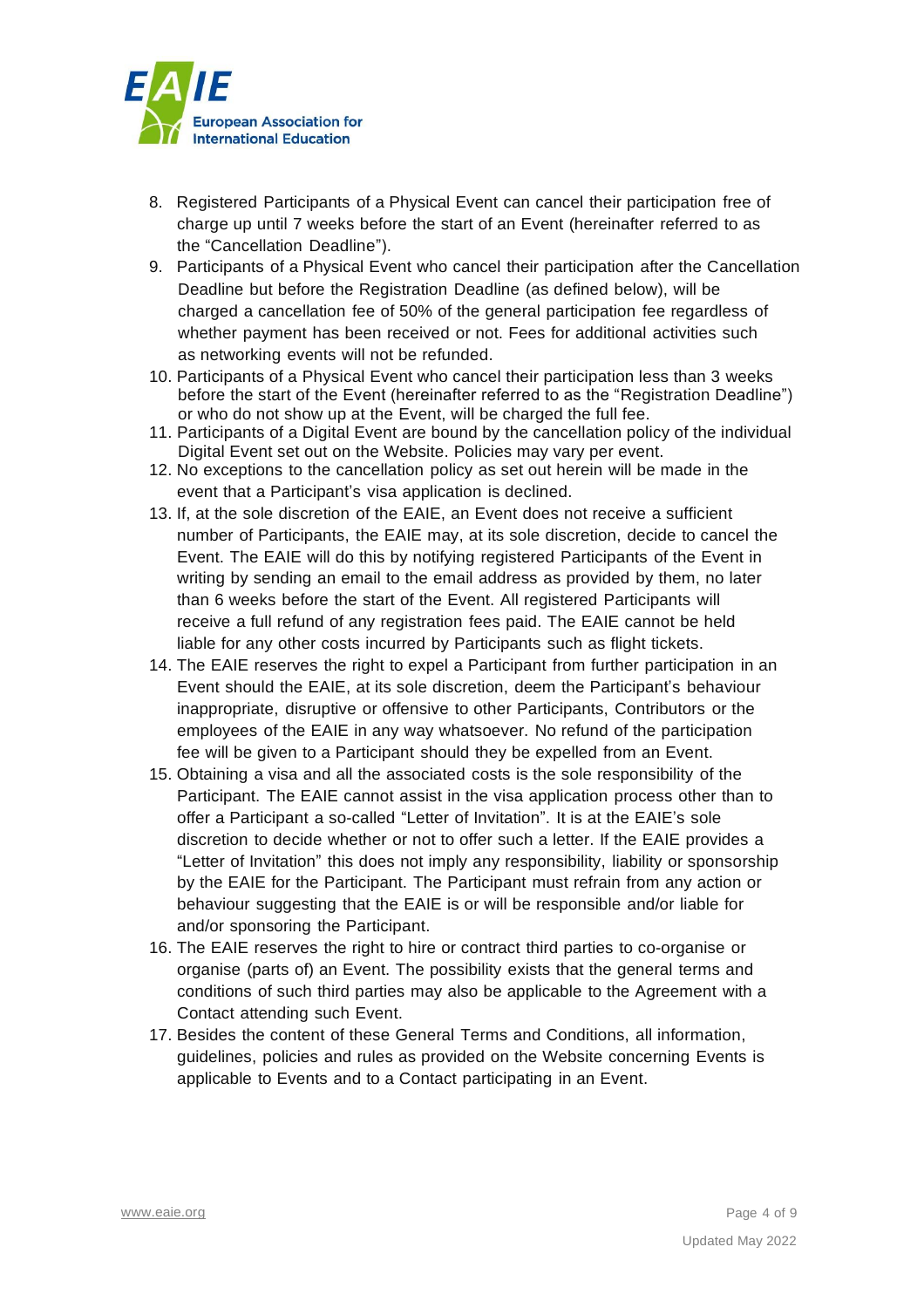

## **ARTICLE 4: PROMOTION**

- 1. The EAIE offers three types of promotional activities: advertising, sponsoring and EAIE exhibitions, together referred to as "Promotions" or separately as a "Promotion".
- 2. Besides the content of these General Terms and Conditions all information, guidelines, policies and rules on the Website concerning Promotions are applicable to, and valid with respect to, any kind of Promotion.
- 3. Cancellations by a Contact have to be done in writing to the EAIE as per the Agreement entered into with them.
- 4. The EAIE has the right to cancel any Promotion agreed upon. The EAIE may and shall use this right specifically if any Promotion discriminates on the basis of race, gender, religion, sexual orientation, political conviction, or national or ethnic origin or if any Promotion conflicts with the aims and values of the EAIE.
- 5. The EAIE is not liable or responsible for any failure to insert any Promotion.
- 6. The EAIE has the sole discretion to decide on the positioning of Promotions.
- 7. Acceptance of a Promotion does not imply endorsement thereof by the EAIE.
- 8. The EAIE reserves the right to refuse any application for a Promotion for any reason including, but not limited to, a product, service or business practice that is not consistent with the EAIE's mission and vision.

#### **ARTICLE 5: WEBSITE**

- 1. No part of the Website may be reproduced, stored in a retrieval system of any nature, modified, transmitted or made available in any form or by any means, without prior written consent of the EAIE. This clause is also applicable on the use of contact details, personal information or other information of the Participants of an Event. Meaning that any Member and/or Participant information made available on the Website, or elsewhere, may not be used by any Contact for any purpose whatsoever without the prior written consent of the EAIE.
- 2. The EAIE endeavours to ensure the accuracy and correctness of the information, data, names and publications on the Website. The EAIE is not liable or responsible for any inaccuracies and the damages or losses resulting therefrom. The EAIE is not liable or responsible for the content of information delivered by a Contact and shown on, or sold through, the Website.
- 3. Specific terms and conditions are applicable on the use of the Website which can be found in the terms of use/privacy policy as published on the Website.

## **ARTICLE 6: INTELLECTUAL PROPERTY RIGHTS**

1. All intellectual property rights with respect to contributions including publications, material used for Events and duplicated by or on behalf of the EAIE are owned fully by the EAIE unless otherwise mentioned or agreed upon. Contacts may only use the EAIE-owned material with prior and specific written consent from the EAIE. The EAIE is not responsible for conference handouts and/or presentations from the individual speakers.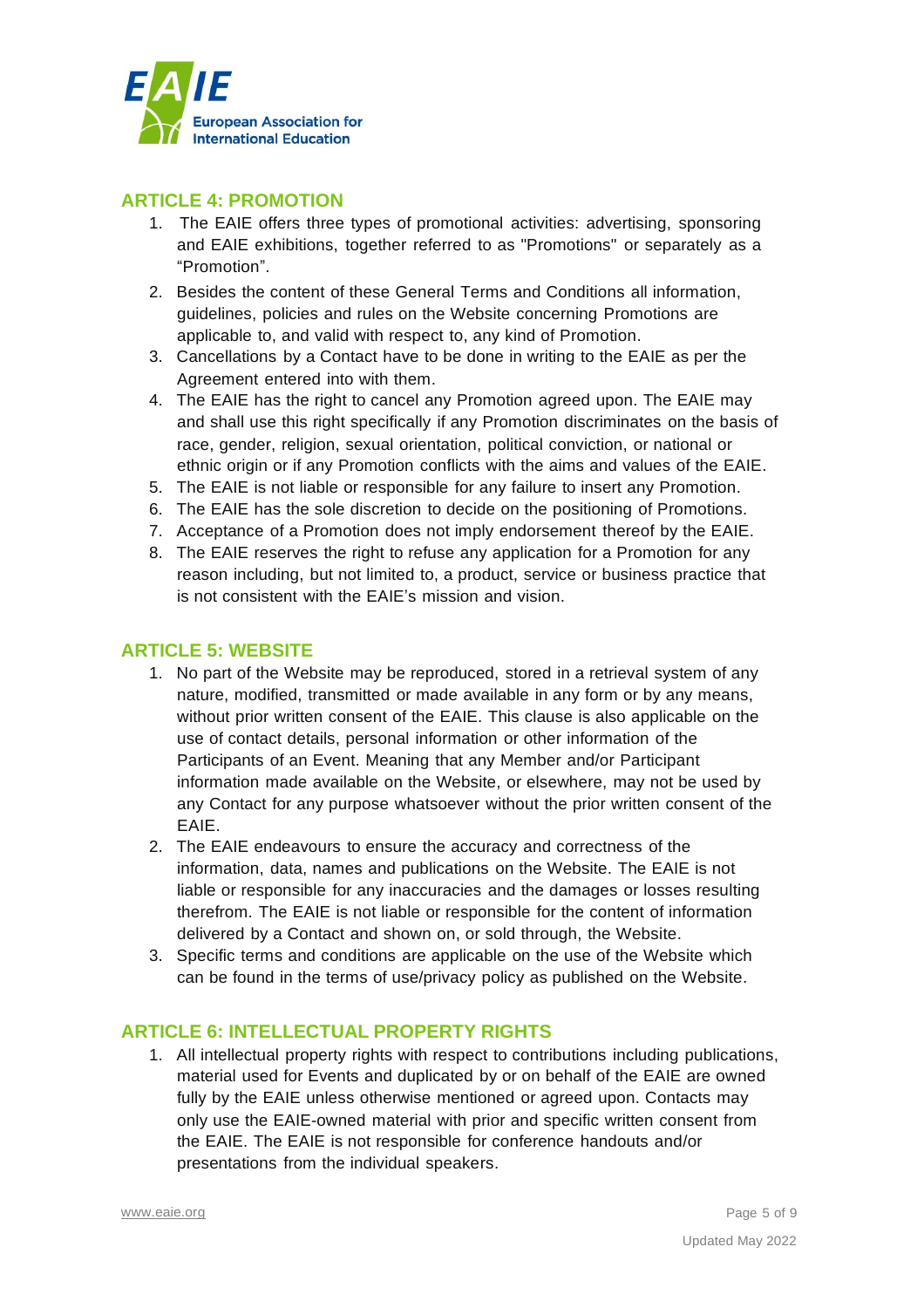

- 2. To the extent necessary all Members and/or other Contacts are obliged to transfer any intellectual property rights on materials created and to be used by or on behalf of the EAIE and/or at an Event, to the EAIE, which transfer will be accepted by the EAIE.
- 3. A Contact must notify the EAIE in writing of any claim or infringement by an outside party of the EAIE's intellectual property rights. The EAIE must be notified within 48 hours of the Contact becoming aware of the claim or infringement. The Contact must also provide the EAIE with all information on the claim or infringement and must assist the EAIE in every way possible regarding legal action, making defences or negotiating on settlements.
- 4. A Contact may not change any materials which are subject to the EAIE's intellectual property rights.
- 5. The EAIE reserves the right, at its sole and absolute discretion, to make and use the films, audio and recording and/or photographs of a Contact in any media. By participating in or visiting any event organised by the EAIE, a Contact agrees with the recording, filming or photographing of a Contact by the EAIE as well as to the use of these recordings, films or images in any media for publicity, advertising, trade or promotion purposes. No rights can be derived from this publication.
- 6. The EAIE reserves the right to use comments made, or evaluations provided by Contacts on an anonymous basis for the purposes of publicity and promoting its products and services.
- 7. Members are allowed to publish their Membership on the condition that they make clear that they are a Member on an individual basis and not as an organisation. The EAIE is allowed to publish the name, institution, country and position of Members in a Member directory.
- 8. The EAIE is allowed to publish the name, institution, country and position of Contacts on a list of participants for certain Events. Contacts approve such publication by registration for an Event.
- 9. Contacts are prohibited from implying that the EAIE has reviewed or endorsed their programmes or activities.

## **ARTICLE 7: PURCHASES**

#### **Concluding of Agreements**

- 1. Quotes made to the EAIE are not binding on the EAIE and should be regarded as invitations to make a quote. Quotes from the EAIE are valid for 30 days unless mentioned and/or agreed otherwise. All quotes must be received by mail or email.
- 2. The prices mentioned in the quote must be in Euro and exclude VAT and transport costs. Prices do not automatically apply on repeat orders.
- 3. An Agreement is deemed to be concluded when the Contact receives written confirmation, including but not limited to a message by email, from the EAIE.
- 4. The EAIE has the right to reject a quote from a Contact for any reason whatsoever. The EAIE will send the Contact a notice stating that no Agreement will be concluded.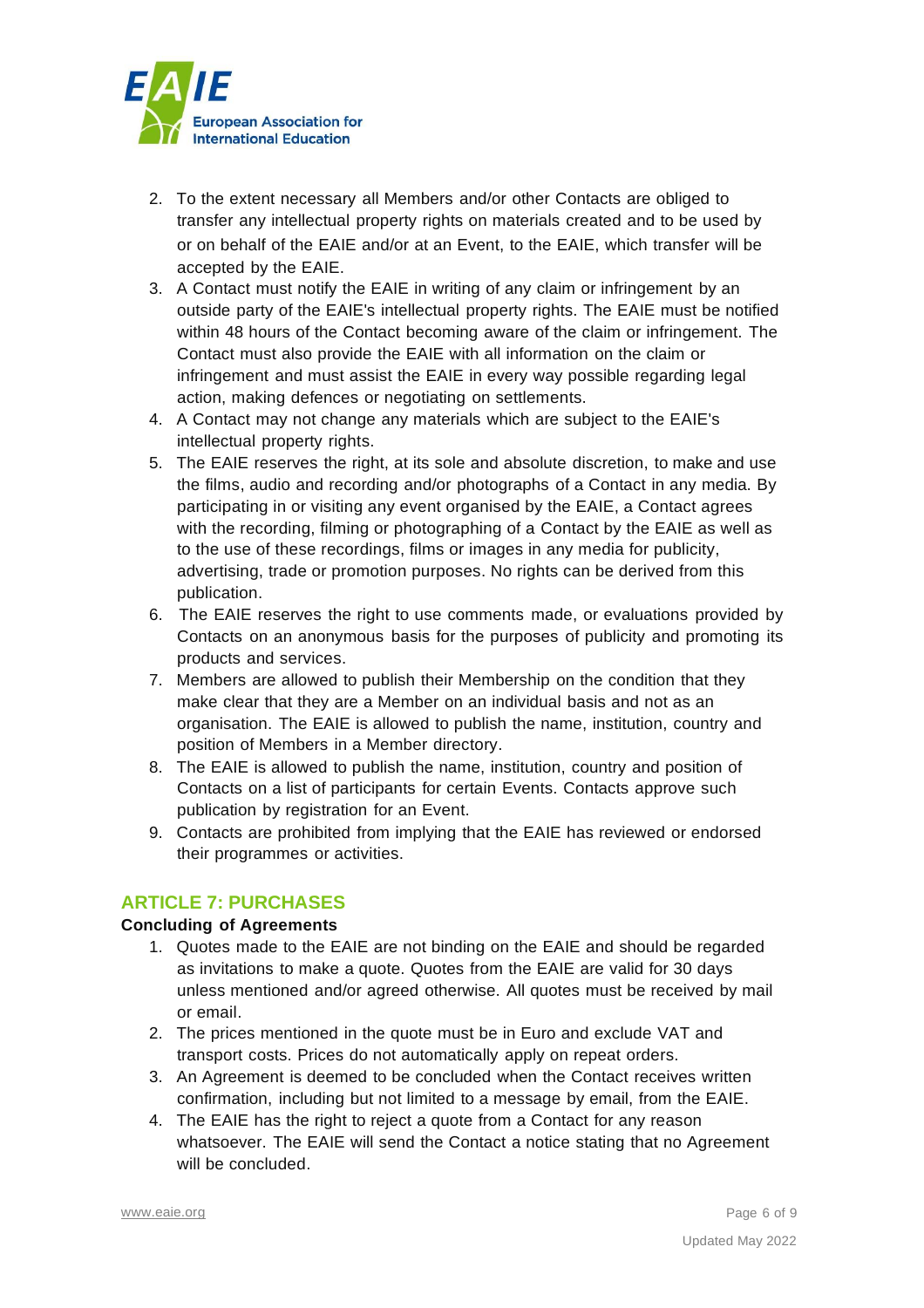

#### **The right of a consumer to dissolve an Agreement concluded by using the Website**

- 5. Pursuant to article 7:46d of the Dutch Civil Code (Burgerlijk Wetboek), a Contact, being a consumer, who has concluded an Agreement with the EAIE using the Website, has the right to dissolve the Agreement within 7 days of the delivery of the publication without providing a reason, unless otherwise agreed. This right does not exist if the delivery is done by sending a document (*eg* PDF) by email to a Contact.
- 6. The term for dissolution starts from the moment the publication is delivered. If the term lapses without the publication being returned to the EAIE, the Agreement will be deemed to be final.
- 7. If the Contact who is also a consumer wants to return the publication, the Contact must notify the EAIE thereof within 7 days of the delivery of the publication.
- 8. The Contact carries the burden of proof for the publication being returned in time (ultimately 9 working days after delivery).
- 9. The return of the publication will be for the risk and cost of the Contact.
- 10. The publication must be returned in its original package with the seal unbroken. If the publication is used or damaged, the Contact loses his right to dissolve the Agreement as mentioned in this section 5.
- 11. After receiving and checking the publication, the EAIE will confirm the return of the publication and the dissolution of the Agreement to the Contact.
- 12. The EAIE will return the purchase price to the Contact free of charge within 30 days after the confirmation mentioned in the previous paragraph.

#### **Delivery**

- 13. If the publication purchased is damaged during delivery, the Contact may return the product within 30 days of receipt for a full refund or replacement publication. The EAIE will only pay the return shipping costs if the return is a result of an error of the EAIE. The EAIE will not refund or accept publications that are returned more than 30 days after receipt.
- 14. Other than in circumstances as described in paragraphs 5 and 13, the EAIE cannot refund and accept returns if:
	- a. publications are not in their original condition and in their original packaging;
	- b. publications are damaged, other than during delivery, or are missing parts;
	- c. books or magazines have been opened or if the seal has been broken; and/or
	- d. publications are delivered by sending an email with a hyperlink to the publication, with a document to download (.pdf or similar) or any other nonhard copy method of providing a document is used.
- 15. If an Agreement concerns multiple publications the EAIE can decide whether to deliver and invoice each publication separately or together.
- 16. If the EAIE has not confirmed the Agreement in writing, the delivery and acceptance prove the existence and enforcement date of the Agreement.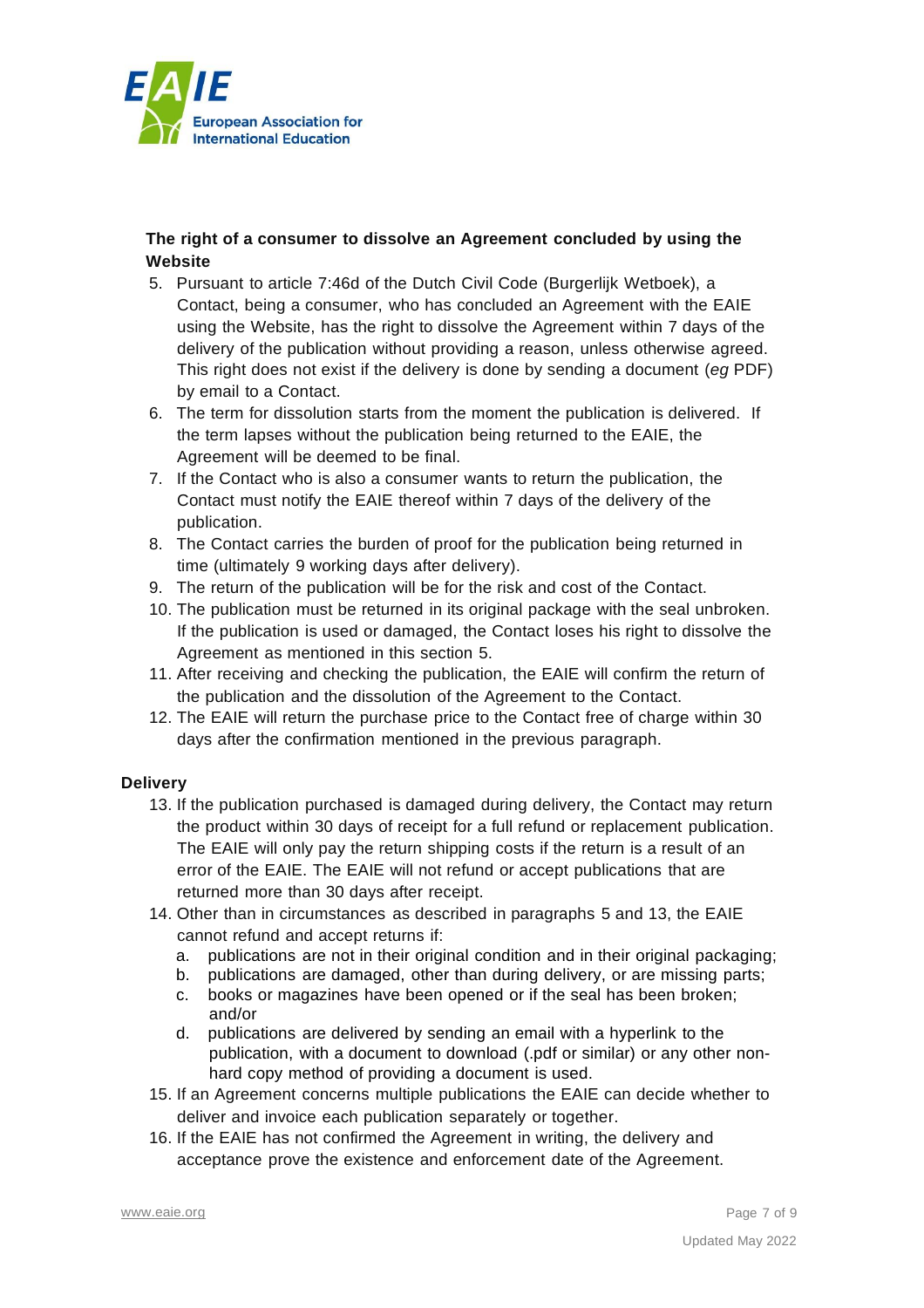

- 17. Delivery of a publication and passing of the risk for a publication take place by transfer of the publication to a professional transporter. Publications are packed in a manner which reasonably ensures that they are protected against damage and deterioration. Publications are delivered to the address provided by the Contact as their delivery address. The Contact bears the risk for any inaccuracies or incompleteness of the Contact's delivery address.
- 18. A Contact is obliged to accept the delivery of the publication at the moment on which the delivery takes place or at the moment on which the publication is made available to them.
- 19. In case a Contact refuses to accept the delivery or is negligent with providing information necessary for the delivery, the publications will be held for the account and risk of the Contact by the EAIE as from the agreed delivery date. All costs arising from the agreed delivery are for account of the Contact.
- 20. Terms of delivery mentioned by the EAIE are approximations only and are never definitive terms.
- 21. If the agreed delivery term has lapsed without delivery taking place owing to circumstances under the control of the EAIE and the EAIE has given notice to the Contact of these circumstances, the agreed delivery term will automatically be extended by two (2) weeks.
- 22. If the delivery date is postponed or changed owing to circumstances under the control of the EAIE the Contact may not refuse the delivery of the publications or suspend the fulfilment of its obligations under the Agreement. The EAIE is not liable for damages that arise as a consequence of the postponement or change of the delivery date.

#### **Payment**

23. All payments must be made in Euro or as otherwise specified by the EAIE. Payment for publications is required on all orders before they can be dispatched.

#### **ARTICLE 8: MISCELLANEOUS**

- 1. The EAIE is under no circumstance liable for damages and/or misrepresentations caused by Contacts hired by the EAIE to fulfil its obligations pursuant to an Agreement.
- 2. In these General Terms and Conditions Force Majeure has the meaning of Force Majeure as stated in Dutch law and Dutch case law, and includes all circumstances beyond the control of the EAIE also if they were foreseeable at the time the Agreement was concluded, resulting in the EAIE not being able to fulfil its obligations, and includes but is not limited to strikes, riots, transportation problems, fires, terrorism, natural disasters, disruptions in the organisation of the EAIE or its suppliers.
- 3. If the EAIE can be held liable, other than for intentional acts or gross negligence, the total liability of the EAIE will be limited to the amount which the EAIE can claim and has received from its insurer. The EAIE will under no circumstances be liable for indirect damages such as loss of profits and/or interest.